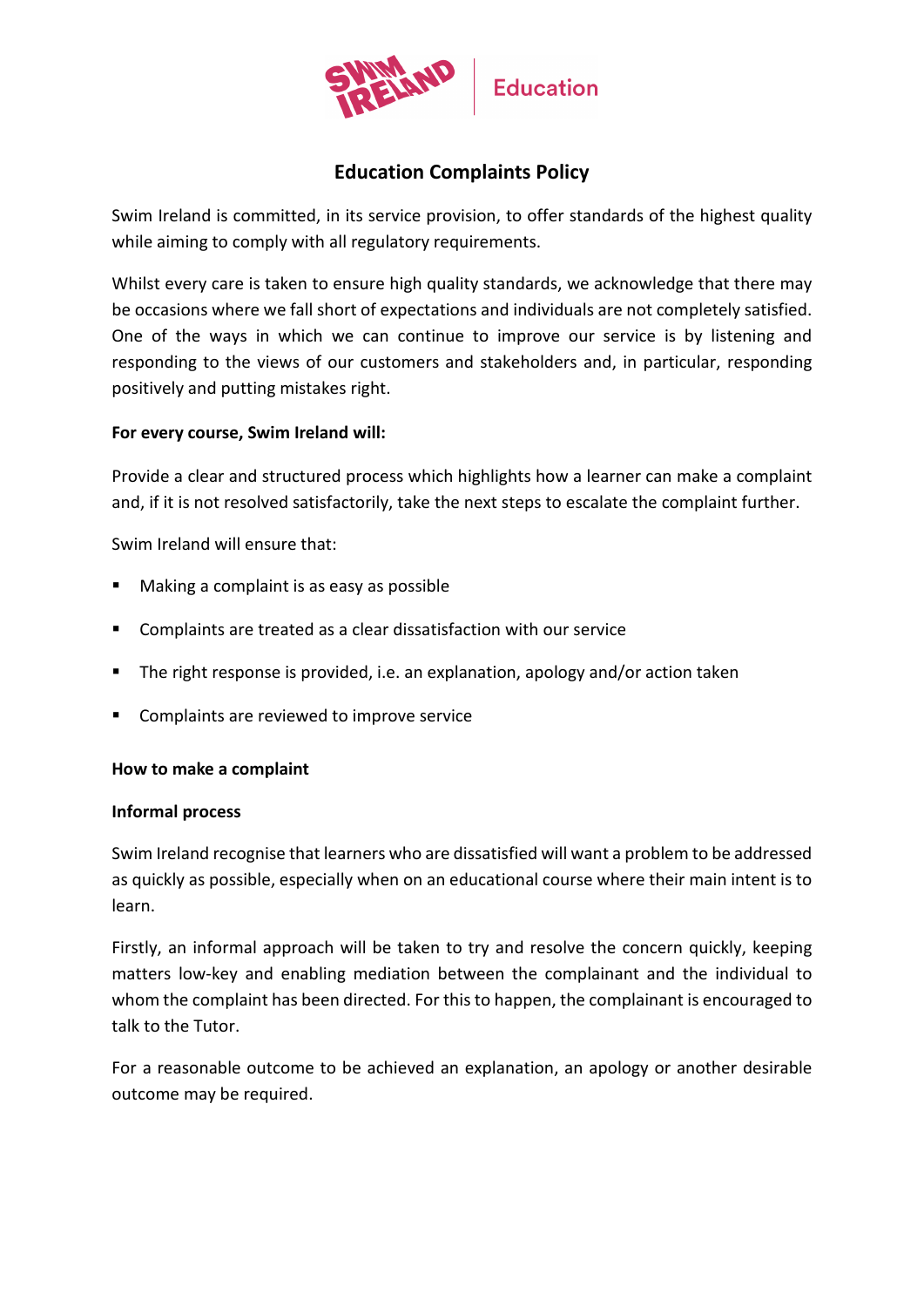

# **Education**

For review and evaluation, and to reduce the chances of another similar complaint happening, it is suggested that a note of the informal discussion is made by the Tutor including the time, date and location of the discussion.

If a concern cannot be satisfactorily resolved informally, the formal complaints procedure should be followed.

# **Formal process**

## **Stage 1**

Formal complaints are to be submitted using the Swim Ireland Complaint Form, placed in a sealed envelope and marked for the attention of the 'Swim Ireland Education Complaints Panel', who will assume responsibility for the initial investigation.

The Panel will acknowledge the complaint in writing within five working days of receipt, record details on the complaints register and begin investigations into the cause of dissatisfaction.

A response, inclusive of explanation and resolution, will be provided within 28 working days of initial complaint acknowledgement. To ensure a fair and thorough investigation, the duration will depend on the nature and severity of the complaint received.

If there is still not a satisfactory outcome received then further investigation will be required.

# **Stage 2**

The Swim Ireland Education Complaints Panel will identify an appropriate member of Swim Ireland Senior Management to review the complaint for further investigation.

Acknowledgement of further investigation will be provided to the complainant in writing within five working days of receipt of the stage 2 complaint. The complainant will also be notified of the individual responsible for the investigation.

The chosen member of Senior Management will conduct a further investigation into the cause of dissatisfaction. Upon cessation of investigations, the member of Senior Management will communicate directly with the complainant and provide an explanation or resolution. This will be communicated to the complainant within 30 working days of receipt of the stage 2 complaint.

The duration of further investigation will depend on the nature and severity of the complaint and, at this stage, the complexity of the response required. In some cases the investigation